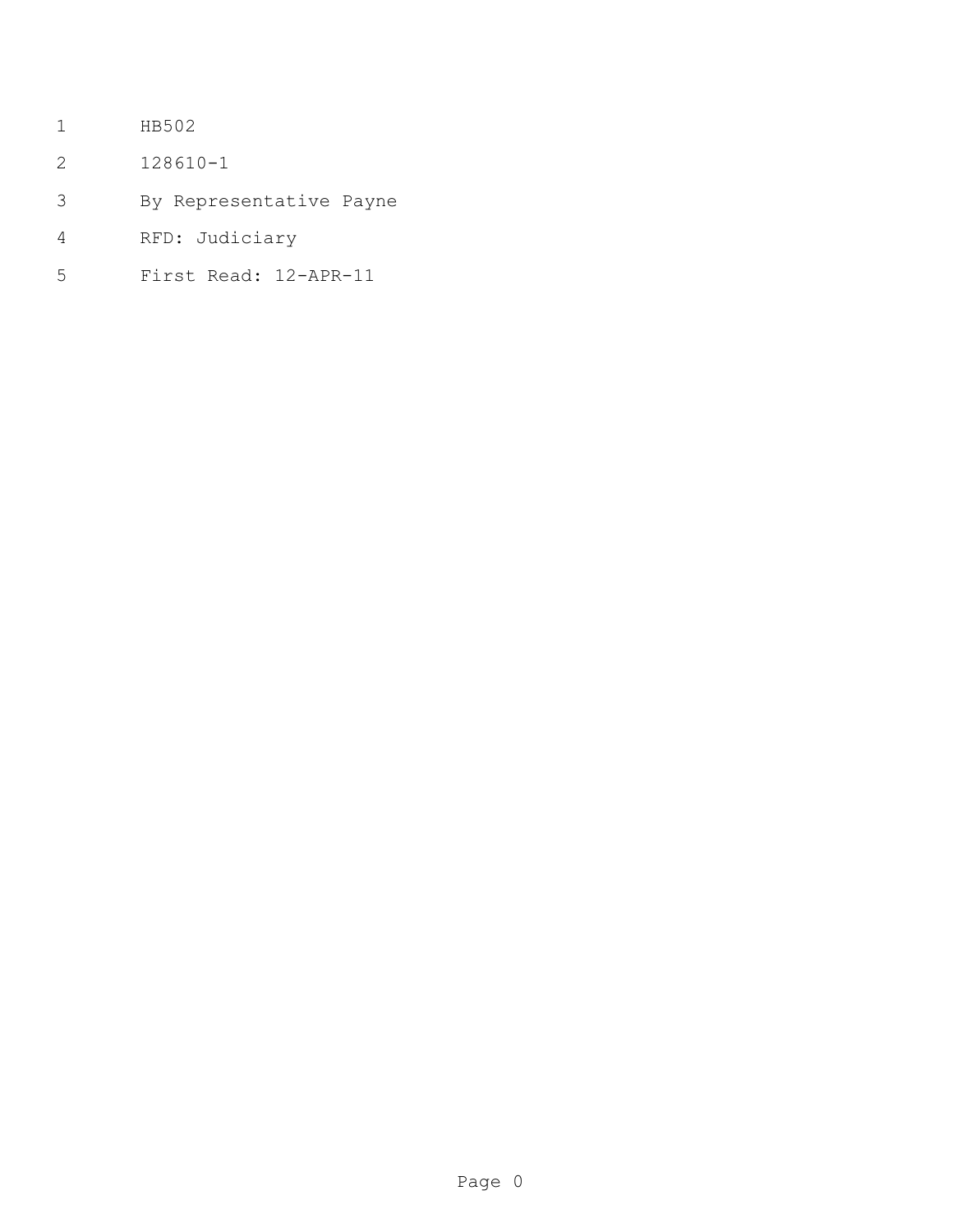128610-1:n:04/04/2011:FC/ll LRS2011-1946

 SYNOPSIS: Under existing law, a person who is blind or partially blind or hearing impaired may be accompanied by a guide dog or hearing dog in places 11 of public accommodation. In addition, a person who is training a guide dog and is employed by an accredited school is granted the same privilege. A violation of this law is a misdemeanor.

 This bill would provide that a person with a physical disability may be accompanied by a service animal specially trained to assist the person with 18 the disability and would grant a person training a service animal the same privilege. A violation would be subject to the same penalty.

 Amendment 621 of the Constitution of Alabama of 1901 prohibits a general law whose purpose or effect would be to require a new or increased expenditure of local funds from becoming effective with regard to a local governmental entity without enactment by a 2/3 vote unless: it comes within one 27 of a number of specified exceptions; it is approved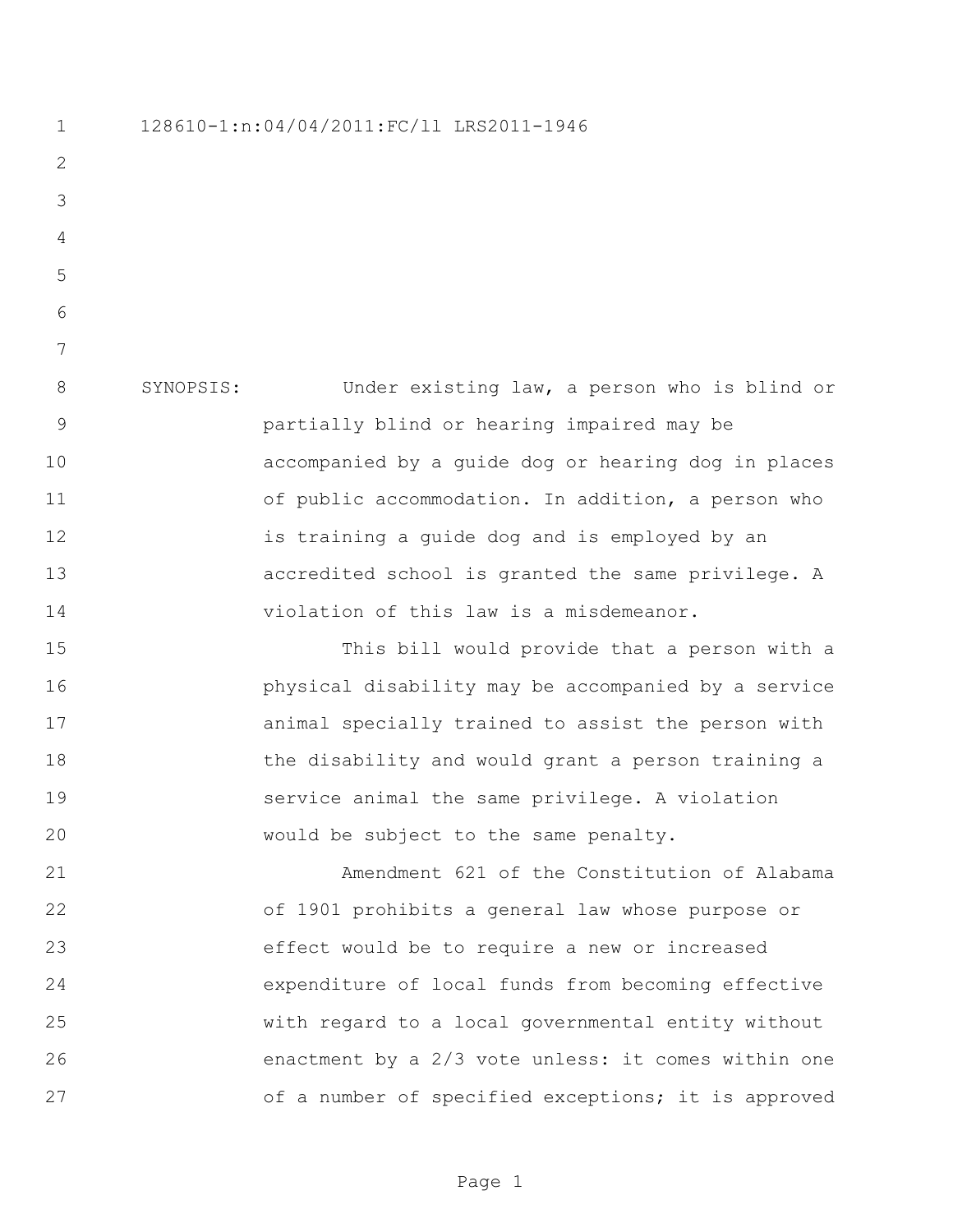1 by the affected entity; or the Legislature appropriates funds, or provides a local source of revenue, to the entity for the purpose. The purpose or effect of this bill would be to require a new or increased expenditure of local funds within the meaning of Amendment 621. However, 7 the bill does not require approval of a local governmental entity or enactment by a 2/3 vote to become effective because it comes within one of the specified exceptions contained in Amendment 621. A BILL 13 TO BE ENTITLED 14 AN ACT To amend Section 21-7-4 of the Code of Alabama 1975, authorizing a blind or hearing impaired person, or a person training a guide dog under certain conditions, to be accompanied by a guide dog or hearing dog; to authorize a person who is physically disabled to be accompanied by a service animal, specially trained to assist the disabled person; to provide that a person training a service animal would be granted the same privileges; and in connection therewith would have as its purpose or effect the requirement of a new or increased expenditure of local funds within the meaning of Amendment 621 of the Constitution of Alabama of 1901.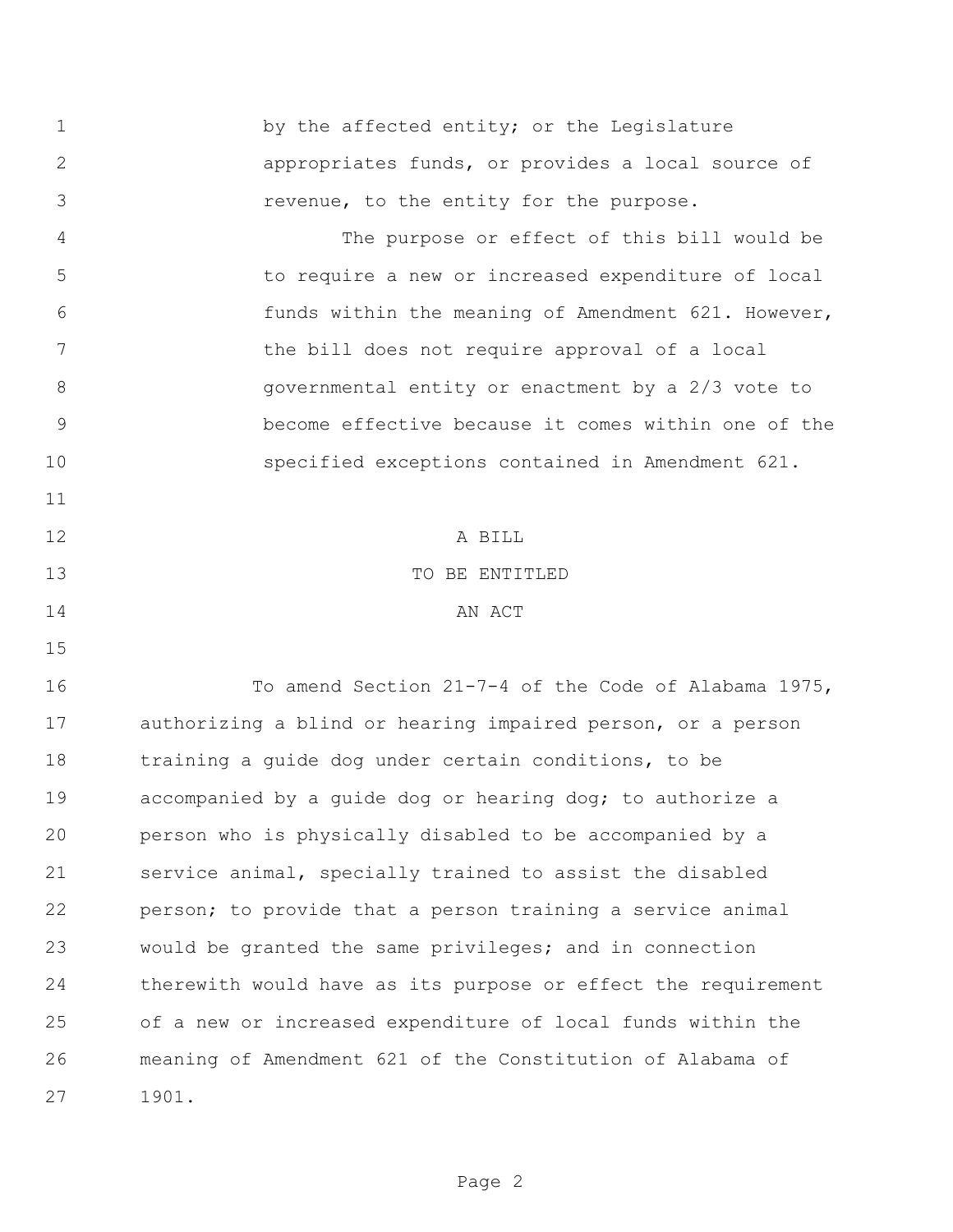1 BE IT ENACTED BY THE LEGISLATURE OF ALABAMA:

2 Section 1. Section 21-7-4 of the Code of Alabama 3 1975, is amended to read as follows:

 $4 \frac{\text{vs}}{21-7-4}$ .

 "(a) For the purposes of this section, the term "service animal" means a guide dog, hearing dog, signal dog, or other animal specially trained or being trained to assist a person with a physical disability.

9 "(b) Every person with a disability, including a 10 person who is totally or partially blind, person shall have 11 the right to be accompanied by a quide dog, especially trained 12 for the purpose, and every hearing-impaired, or diagnosed on 13 the autism spectrum person shall have the right to be 14 accompanied by a hearing dog service animal, especially 15 trained for the purpose, and every person employed by an 16 accredited school for training quide dogs shall have the right 17 to be accompanied by a quide dog in training in any public 18 place, including a public or private school, and any of the 19 places listed in Section 21-7-3. without being The person may 20 not be required to pay an extra charge for the dog however, 21 the person shall be liable for any damages done to the 22 **premises or facilities by the dog** service animal.

23 "(c) A person training a service animal shall be 24 entitled to the same privileges granted to a person with a 25 disability pursuant to subsection (b).

26 "(d) In the case of a disabled child, including a 27 child diagnosed on the autism spectrum, any aide assigned to